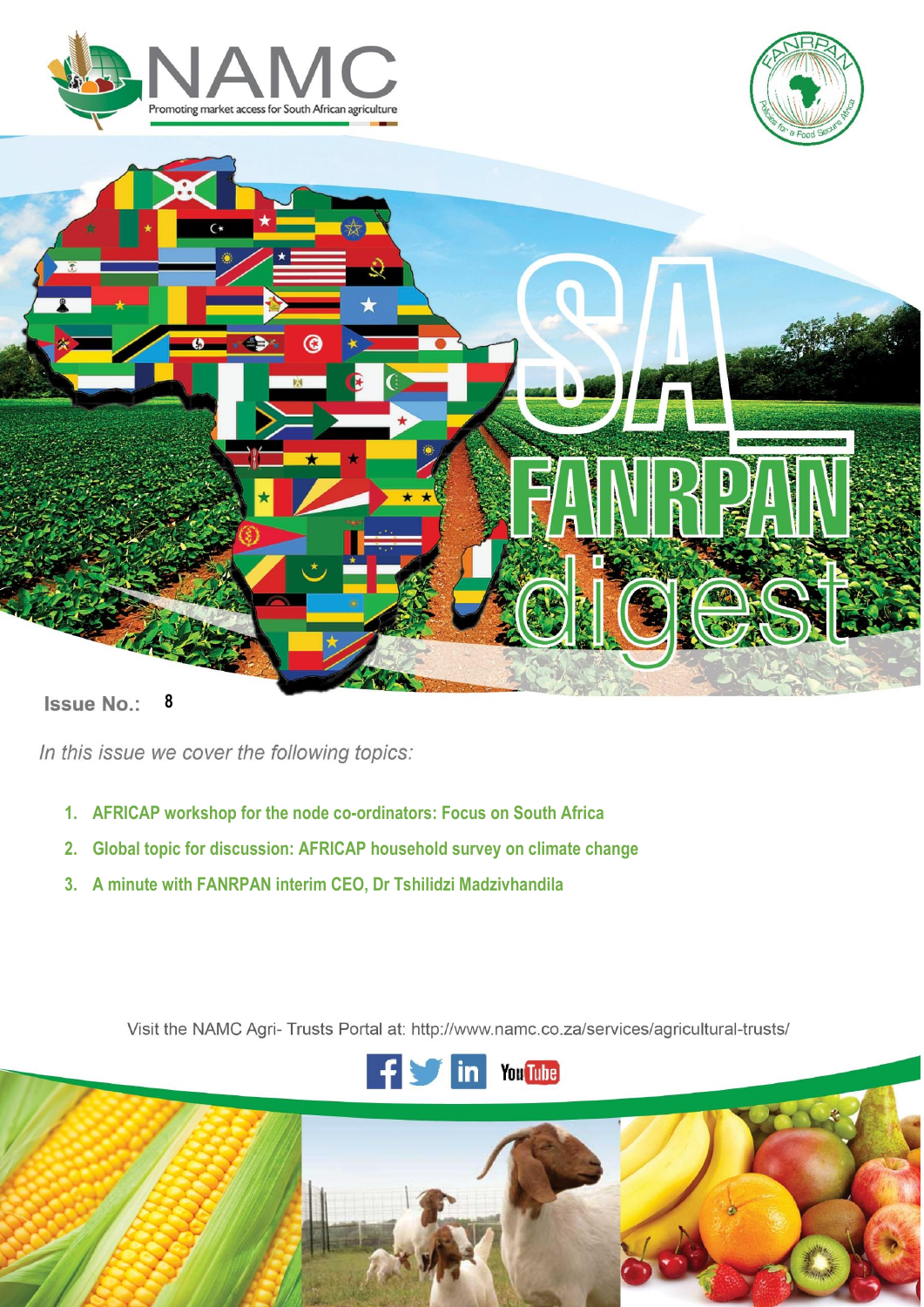*FANRPAN Digest is a bi-monthly report that is produced by the National Agricultural Marketing Council through the Agricultural Industry Trusts Division. The publication aims to communicate developments as they happen within Food Agriculture Natural Resource Policy Analysis Networks (FANRPAN). This issue focuses on the following topics: (i) Brief report on the AFRICAP in-country stakeholders' workshop; (ii) AFRICAP household survey in SOUTH AFRICA; and (iii) A minute with FANRPAN interim CEO, Dr Tshilidzi Madzivhandila. The division has three digests which cover FANRPAN, agricultural transformation, and agricultural industry trusts. FANRPAN Digest reports on the key developments coming from the operations of FANRPAN as co-ordinated by the NAMC.*

> **Contributors to this Issue:** Dr Ndumiso Mazibuko Ms Nomantande Yeki Mr Elekanyani Nekhavhambe Mr Brian Makhele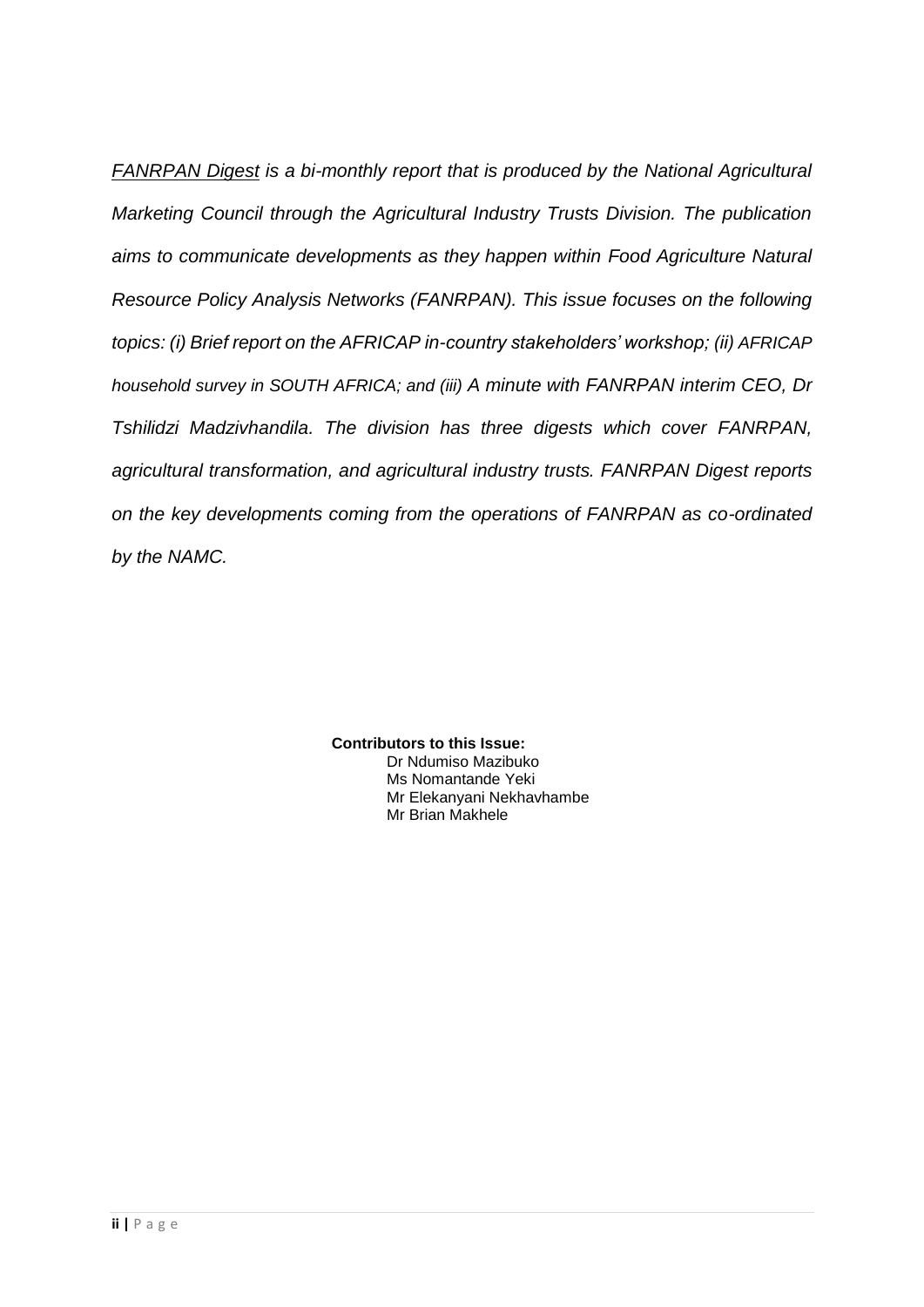# **1. AFRICAP WORKSHOP FOR THE NODE CO-ORDINATORS: FOCUS ON SOUTH AFRICA**

### **By Nomantande Yeki and Bonani Nyhodo**

### **1.1. Introduction**

Capacity-building provides a convincing and enticing initiation into an area of development knowledge and practice. Theme B of the Agricultural and Food-Systems Resilience: Increasing Capacity and Advising Policy (AFRICAP) project aims to build capacity in all four node countries. Between 13 and 17 May 2019, the country node co-ordinators (Malawi, South Africa, Tanzania and Zambia) attended an AFRICAP workshop at the University of Leeds in London.

The purpose of this visit was to build capacity in GCRF-AFRICAP's partner organisations, so as to simplify the implementation of GCRF-AFRICAP in all countries. During the visit, the delegation attended three days of workshops: one day on policy priorities and monitoring and evaluation, and two days on special agricultural zones (SAZs), as well as various side meetings with the researchers and project management team involved in GCRF-AFRICAP.

### **1.2. Policy priorities, and monitoring and evaluation**

One of the key objectives of the AFRICAP project is to influence policies. On day one the four countries identified policy priorities which are of target for the project, as well as the research priorities. In all countries, the targeted policies are focused on climate resilience, food and nutrition, and agricultural development at large. In the context of South Africa, the following policies were identified:

• *Climate Change Bill* owned by the Department of Environmental Affairs, which came into effect in June 2018. The aim of this policy is to address climate change needs through the building of climate change response and long-term resilience, and the minimisation of carbon emissions.

- *Climate-Smart Agriculture Framework* owned by the Department of Agriculture, Forestry and Fisheries (DAFF), which came into effect in August 2018. The key objectives of this policy are to strengthen the mitigation of and adaptation to climate-smart agricultural pathways.
- *Food and Nutrition Policy*, which came into effect in 2013 and which is owned by the DAFF and the Department of Social Development (DSD). The policy is aimed at establishing the need for a common definition of, and measures on, food and nutrition security, and seeks to provide an overarching guiding framework to maximise synergy among the different strategies and programmes of government and civil society.

In all polices mentioned above, the AFRICAP team plans to influence those policies as highlighted in **Table 1** under Theme C. Furthermore, in Table 1, Theme B represents research priorities to be undertaken by the researchers focusing on the AFRICAP project in South Africa.

| Themes      | <b>Priority interventions</b>    | <b>Timelines</b> |
|-------------|----------------------------------|------------------|
| Theme B:    | Impact assessment of             | 2019-            |
| Climate-    | climate shocks on                | 2020             |
| Smart       | agricultural production          |                  |
| Development | Exploring the relationship       | 2020             |
| Research    | between farm size and            |                  |
|             | production                       |                  |
|             | What is the impact of the        | 2021             |
|             | <b>Farmer Production Support</b> |                  |
|             | Unit on smallholder farmer       |                  |
|             | development?                     |                  |
| Theme C:    | Targeting agri-parks'            | June-            |
| Policy      | structural committees and        | August           |
| Advocacy    | gaining access to                |                  |
|             | participate in those             |                  |
|             | committees                       |                  |
|             | Actively participating in        | Ongoing          |
|             | policy briefs                    |                  |

**Table 1:** Priority interventions and timelines

It is important to note that research will be done throughout the four-year existence of the project. To ensure that information is disseminated in a way that reaches all target audiences, the research outputs are planned to be shared with the Minister of the DAFF through a ministerial submission and to be published in the farmer publications.

### **1.3. Special agricultural zones (SAZs)**

The South African AFRICAP team delivered a presentation on SAZs and agri-parks in South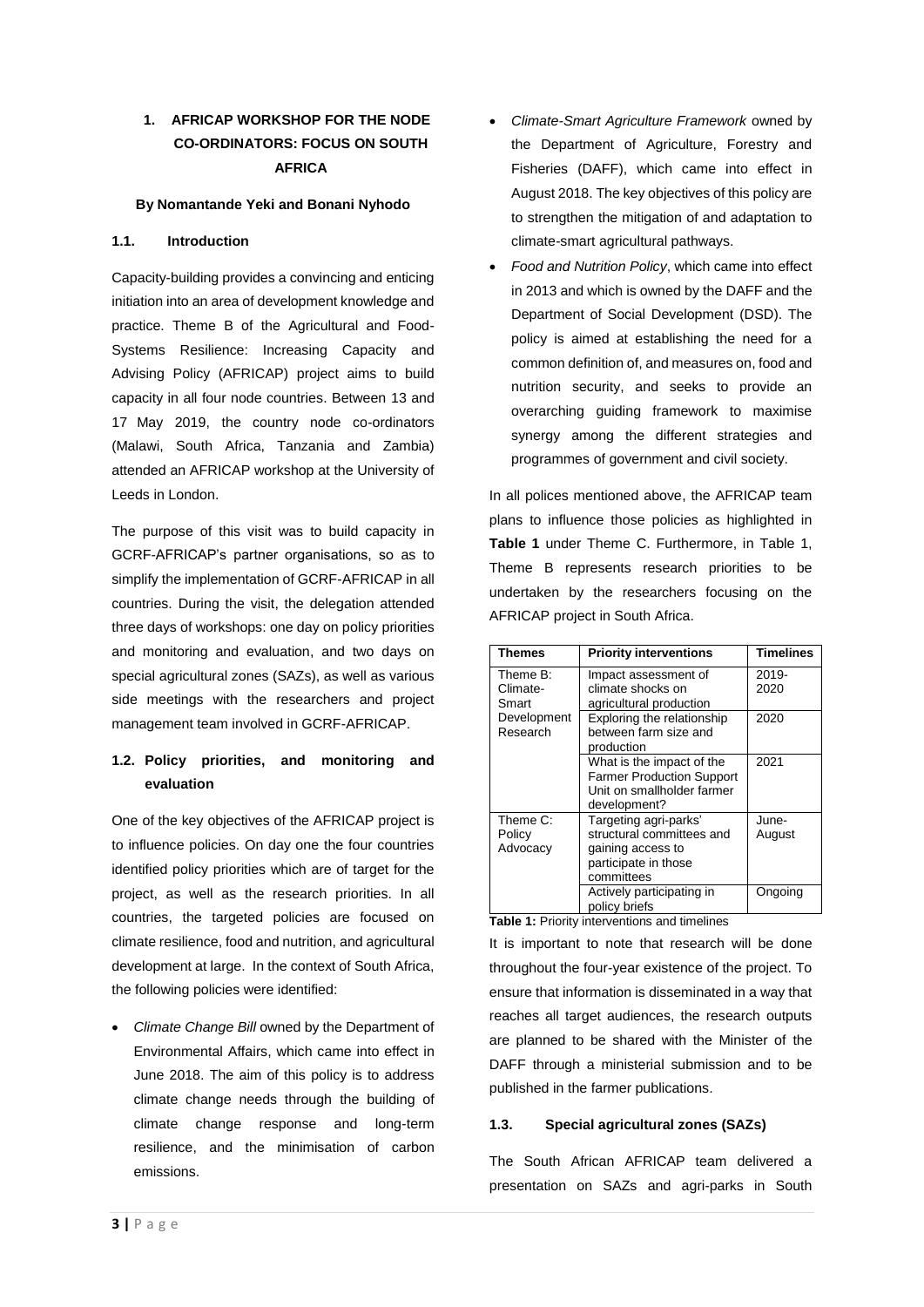African terms. The agri-parks initiative is a national drive from the government to assist in developing the 44 district municipalities across South Africa. This is done for the development of rural economies by initiating catalytic projects that will stimulate economic growth. This is primarily focused within the agricultural industry, with specific emphasis on the agro-processing of local agricultural resources. The initiative is driven by the National Department of Rural Development and Land Reform (DRDLR), with the support of all other sector departments. The objectives of the agri-parks are to:

- Provide agricultural input;
- Provide extension support and training;
- Provide mechanisation support (such as tractor-driving, ploughing, spraying and harvesting);
- Provide machinery servicing workshop facilities;
- Provide local logistics support, which could entail the delivery of farming inputs, transportation, and post-harvest transportation to local markets;
- Undertake primary produce collection;
- Carry out processing for local markets (such as small-scale mills); and
- Provide auction facilities for local markets.

The DRDLR plans to develop 12 (three main and nine regular) farmer production support units (FPSUs) and one agri-hub located in Tshiame. Currently, the FPSU in the Thabo Mofutsanyana district in the Harrismith area is operational. The catchment area of each FPSU is 30 km.

To fulfil the main purpose of this project, a decision on the location was made, taking into consideration all the requirements (farming systems), such as an area where commercial farms are in close proximity to smallholder farmers, and an area containing most – if not all – the identified products. Importantly, the decision was made that two district municipalities of the Free State Province, namely Thabo Mofutsanyane and Lejweleputswa, will be used as the South African project location, with the commodities of focus being maize, soybeans, livestock and potatoes.

#### **1.4. Concluding remarks**

Tanzania and Malawi delivered their respective presentations on SAZs. For all four African countries in question, maize is the conventional farming system chosen for the project. After robust discussions, it was highlighted that Africa is popular for its good policies, but lacks policy implementation. As a result, the AFRICAP project has identified the lack of policy implementation as an opportunity to influence policy to improve on implementation. This will be done by collecting evidence-based policy pathways to advance climate resilience, particularly.

## **2. AFRICAP HOUSEHOLD SURVEY IN SOUTH AFRICA**

### **By Elekanyani Nekhavhambe, Ndumiso Mazibuko and Brian Makhele**

The Food, Agriculture and Natural Resources Policy Analysis Network (FANRPAN) project, Agricultural and Food-System Resilience: Increasing Capacity and Advising Policy (GCRF-AFRICAP), aims to identify and implement evidence-based policy pathways to facilitate the development of sustainable, productive and climate-smart agricultural systems to meet food and nutrition security and economic development needs. To do this, it is working in partnership to build research capacities across the UK and African organisations – that is, the project is building on existing partnerships with national meteorological services, agricultural research centres and universities in Malawi, South Africa, Tanzania, and Zambia.

The AFRICAP project is undertaking detailed work in Malawi, South Africa, Tanzania and Zambia, but will strive to take the learning beyond these four countries with the help of Pan-African organisations. Using the food systems approach, the project is exploring the agriculture-climate change-nutrition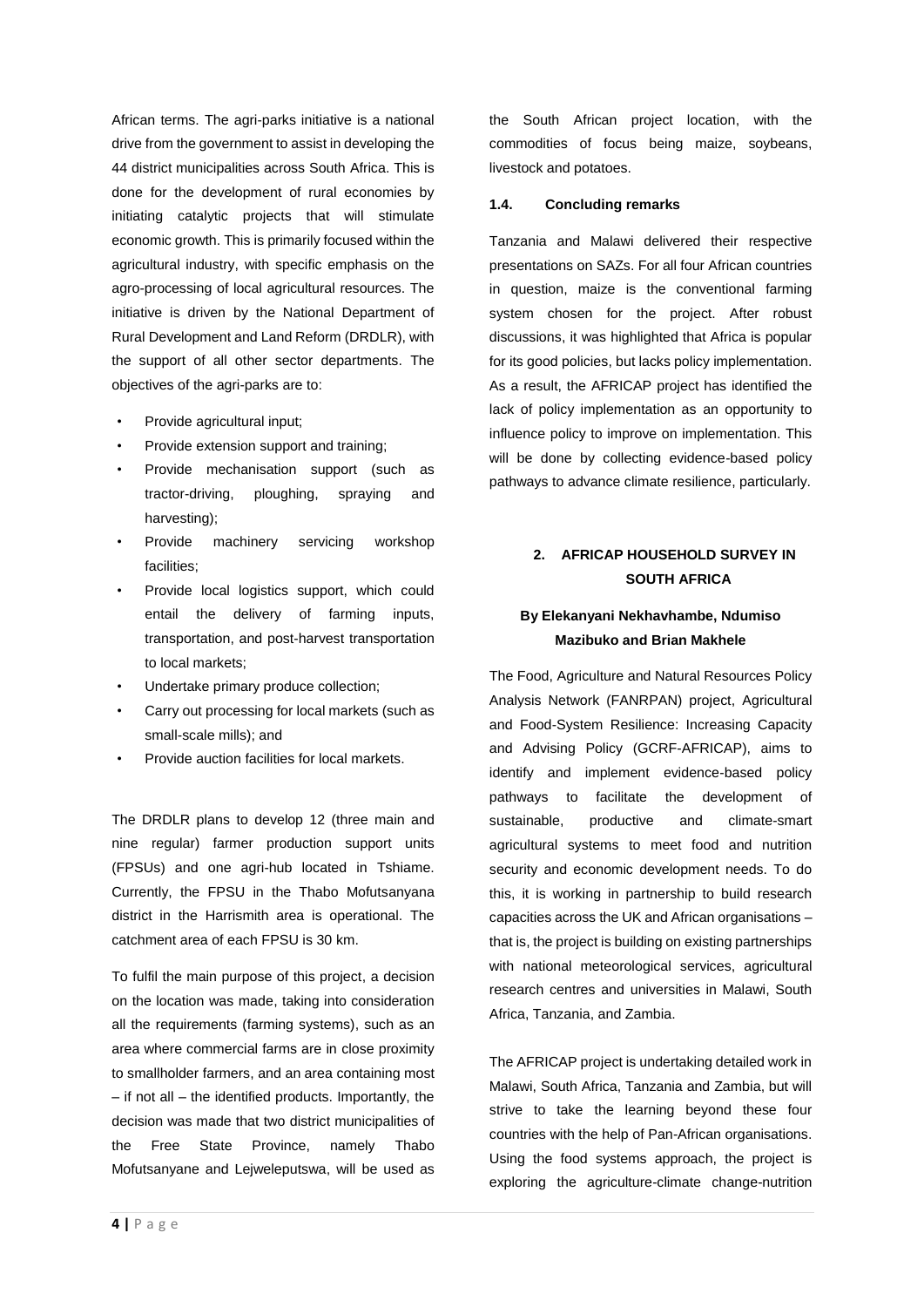nexus with fieldwork to identify today's best practices. The in-country work involves interdisciplinary research on farming systems, from soil, plant and livestock sciences to ecology and political and social sciences.

The purpose of this research is to understand what the future requires, how the weather will change, and what characteristics – biophysical, socio-economic and environmental – will be needed for resilient agriculture. Against this backdrop, data will be collected at different time points as per the data collection tool. In each country, facilitated by FANRPAN's country nodes, the FANRPAN Regional Secretariat will be collaborating with a range of delivery partners, working in the field to collect data and to design and implement policy recommendations.

There is a need to understand the social, economic and environmental factors that contribute to the vulnerability of rural farming households to additional stresses from climate variability and change. These factors consequently compromise smallholder farmers' agricultural production systems and food and nutrition security status in the short, medium and long term. Therefore, the AFRICAP project will, at various data collection points, map enrolled households in Malawi, South Africa, Tanzania and Zambia in order to understand the causes of vulnerability, why some people are more vulnerable than others, the coping strategies related to production systems, and how to address the vulnerability (i.e., adaptation). To achieve this, the project will use a specifically designed data collection tool, which briefly describes the tool's modules. The results from this research component of the project and the policy briefs generated from the findings will be shared with policymakers through different platforms that will include local, national and regional policy dialogues, meetings of parliamentary portfolio committees on agriculture and the FANRPAN annual regional multi-stakeholder policy dialogue.

The NAMC, together with FANRPAN and the Free State Department of Agriculture, have embarked on an important phase of the AFRICAP project on the issues pertaining to climate change. In May 2019, the above-mentioned stakeholders started to engage with farmers (subsistence, smallholder and commercial) within the Thabo Mofutsanyana and Lejweleputswa districts in the Free State. The data is being collected from 400 farmers, mainly producing maize, soybeans, potatoes and livestock. The survey is in progress and is expected to contribute to policy recommendations around climate change and resilience. The NAMC, together with FANRPAN, will share the results of the survey with the relevant stakeholders.

## **3. A MINUTE WITH FANRPAN INTERIM CEO, DR TSHILIDZI MADZIVHANDILA**

#### **By**

#### **Nomantande Yeki and Ndumiso Mazibuko**

The Board of Governors of the Food, Agriculture, and Resources Policy Analysis Network (FANRPAN) announced the appointment of Dr Tshilidzi Madzivhandila as the Chief Executive Officer *ad interim,* as from March 2019. Dr Madzivhandila is well-positioned to enact and manage efficient and effective interventions, having joined FANRPAN in February 2011 as Director for Policy and Research. We spent a minute with him discussing his career with FANRPAN to date.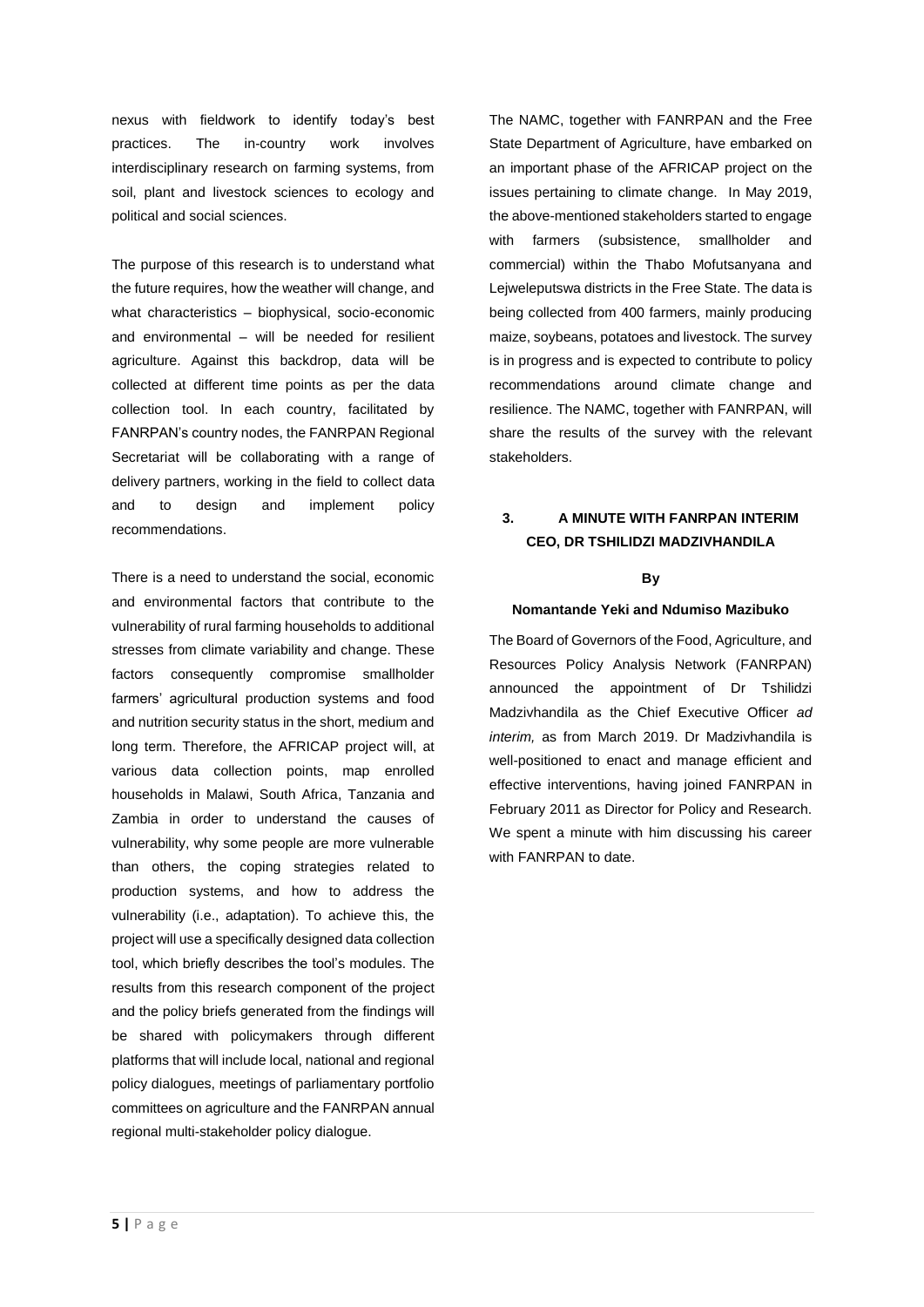

#### **3.1. Describe your work philosophy statement**

I am driven by a strong commitment to principles and teamwork towards the delivery of goals. Teamwork is at the core of my work philosophy, but for that to happen, each and every one of the team members have to subscribe to a certain fundamental truth or belief that is constant.

## **3.2. Please provide a brief background (about you, education, career, role at FANRPAN)**

From the onset, I planned for a career in agriculture, as reflected by my education. I obtained the Bachelor's Degree in Agricultural Management from the University of Limpopo in 1995, after which I successfully completed the Master's Degree in Development Studies from the University of the Free State in 2007. I hold a Doctor of Philosophy (PhD) Degree in Economics – specialising in public policies and programmes evaluation – from the University of New England, Australia. I also completed the Advanced Programme in Marketing Management with the University of South Africa, and the Diploma in Higher Education from the University of Limpopo.

I joined FANRPAN in February 2011 as the network's Monitoring and Evaluation Specialist and thereafter Director for Policy and Research. I contributed directly to the crafting of the network's 2016-2023 strategic plan and became a key member of the team spearheading its unpacking and implementation. Key to that process was the establishment of an institutional monitoring and evaluation system – a role that I successfully led – in the process building institutional capacity for continuity. I assumed the position of Head of Mission/Chief Executive Officer in March 2019, after being approached by the Board of Governors to steward the network in its period of transition. My current focus is to guide FANRPAN through its transition and ensure that the network is well-positioned to deliver on its mandate on the continent.

I have over 20 years' experience in research, policy analysis, and monitoring and evaluation, largely served within the food, agriculture and natural resources sector.

## **3.3. Please give a brief background behind your career moves and goals**

As indicated, I set my goals on a career in agriculture at an early age, as my path to my current position will attest. With a desire to ensure a holistic appreciation of the broad agricultural sector, I have served in senior positions in national research institutions, government and international development organisations. I started my career as a high-school teacher (from February 1996 to July 1998). From August 1998, I joined the Agricultural Research Council through their Professional Development Programme and graduated through the ranks to the level of Researcher by the end of 2010. Also, I worked at the National Treasury (Co-operative Banks Development Agency – CBDA) as a Research, Monitoring and Evaluation Officer. After completing my PhD, I then joined FANRPAN as a Monitoring and Evaluation Specialist. In March 2016, I was appointed the Director for Policy Research and Analysis – a position in which I benefited immensely from the exposure I had gained while working in the public and civil society sectors. Further, I am an Associate Researcher with the universities of Venda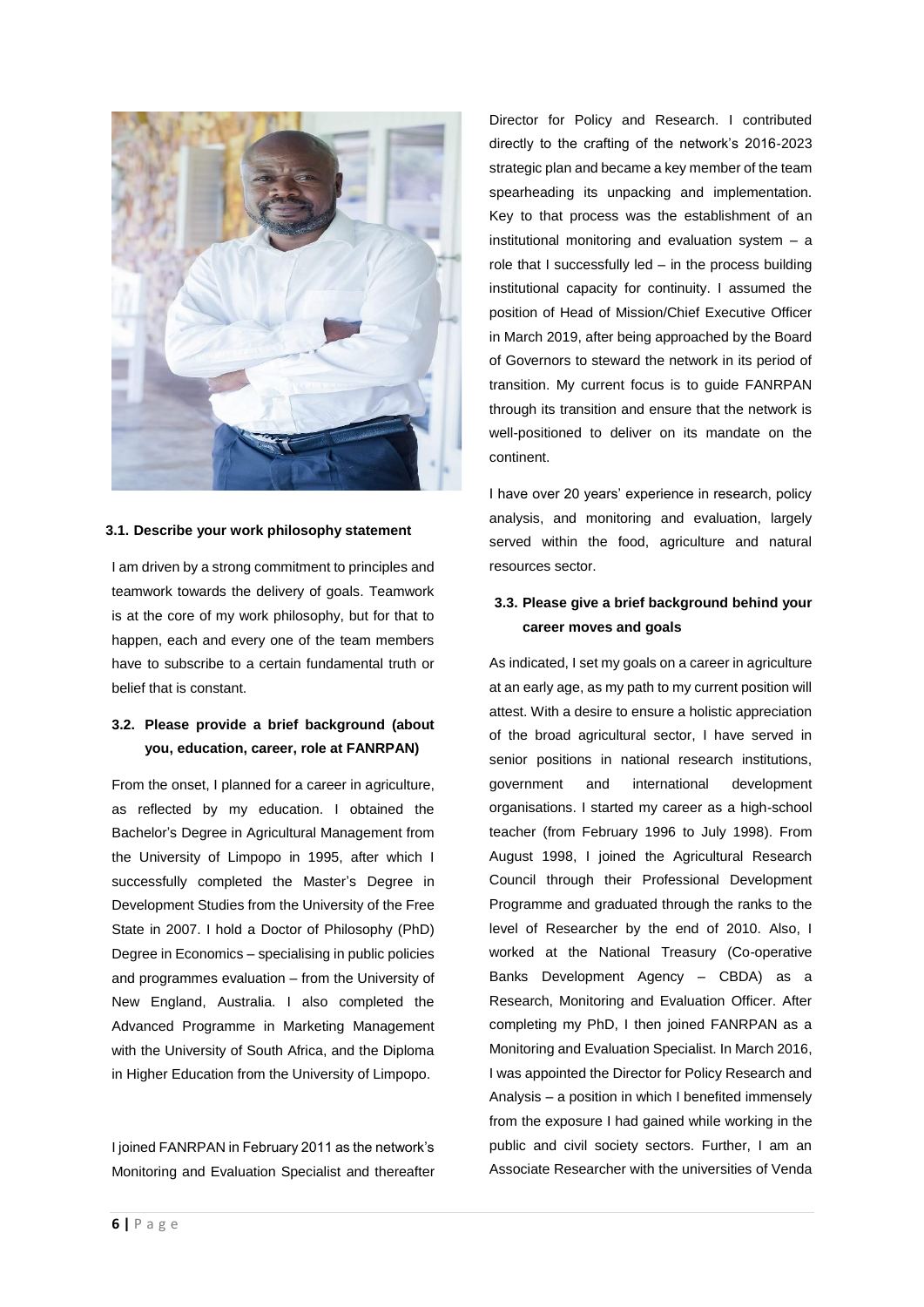and Fort Hare, where I co-supervise and examine Masters and PhD work.

### **3.4. How have the past years at FANRPAN been for you – lessons learnt?**

My time at FANRPAN has taught me the importance of policies as the bedrock of sustainable development and transformation. I have grown to realise that the successful transformation of Africa's agriculture, and through it, the fortunes of the continent, will depend on evidence-based policies being underpinning the sector's development agenda. FANRPAN exposed me to the reality that African countries are at different stages of policy development, thus the need to ensure a structured approach of handholding and capacity development to ensure continent-wide success. Within the different countries, there is a need for all-inclusive multi-stakeholder and multi-sectoral participatory processes for policy processes, thus the need for interventions that break barriers between state and non-state actors.

The elevation from Director of Research and Policy Analysis to CEO has enabled me an opportunity to engage at the highest level of providing evidence to support policy processes at national, regional and continental levels.

# **3.4. What have you learnt in the past few months that will inform your strategic thinking about the organisation's strategy implementation?**

A number of issues have emerged, which if properly addressed, will deliver the much-needed institutional transformation for FANRPAN. Foremost, a stable and skilled staff establishment at the regional secretariat is key to the delivery of the network's strategic plan, and this is complemented by diverse skills and capacity resident in the vibrant country nodes that form the network. Secondly, a programmatic approach with a medium- to long-term focus will guarantee the alignment of activities to the strategic plan, as well as stabilising the funding situation. Collaborative approaches and objectivedriven partnerships will deliver the transformation of Africa's agriculture, and to that end, I am forging ahead with joint programming with FANRPAN's key partners. Finally, beyond the South and Eastern African region where the network originated, my objective is to drive network growth to the rest of the continent, especially in the North and West African regions.

#### **3.5. What does success look like for FANRPAN?**

In the absence of evidence-based policies, the agricultural sector in its current state is a "poverty trap" for smallholder farmers, who constitute a large majority of the continent's population. The deteriorating conditions, mainly as a result of climate change, are also worsening the livelihoods of farming communities. For FANRPAN, success is when agriculture is fully transformed and resilient, enabling it to contribute to the security and prosperity of all. To build resilient food systems across Africa, there is a need to create and implement food, agricultural and natural resources policies that are both evidencebased and developed in partnership with non-state actors.

#### **3.6. Please provide concluding remarks**

I thank FANRPAN's Board for entrusting me with the responsibility to assist the network's overall objective of promoting appropriate food, agricultural and natural resources policies in order to reduce poverty, increase food and nutrition security, and enhance sustainable agricultural development in Africa. This will be through the following specific objectives:

- i) improve policy decision-making, and exchange and use policy-related information by enhancing research, policy analysis and synthesis on FANRPAN priority themes;
- ii) develop human and institutional capacity for coordinated policy dialogue among all stakeholders; and,
- iii) assist the development and implementation of mechanisms to promote advocacy, coalitionbuilding, information exchange and effective